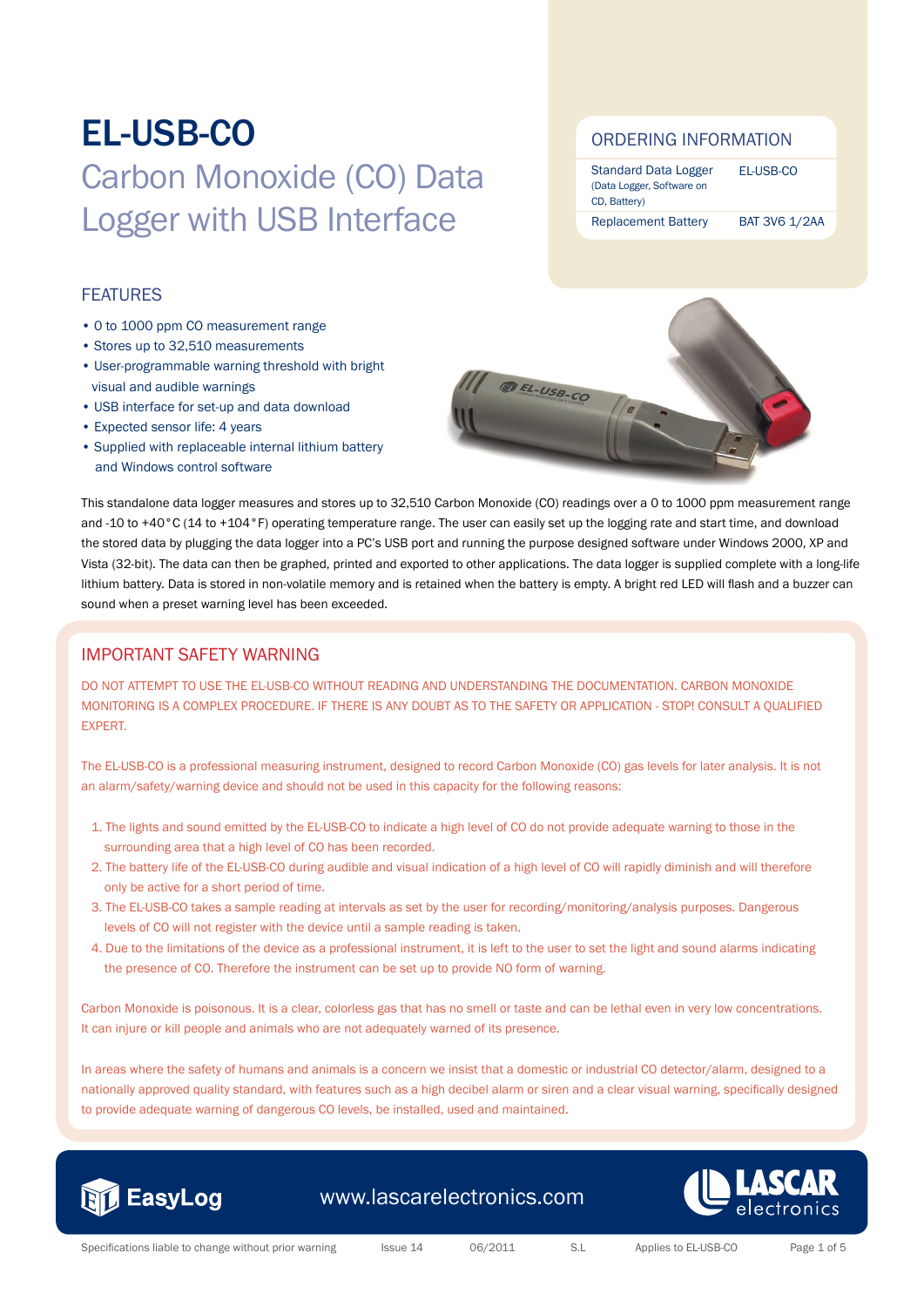| <b>Specifications</b>                                   | <b>Minimum</b> | <b>Typical</b> | Maximum      | Unit                         |
|---------------------------------------------------------|----------------|----------------|--------------|------------------------------|
| Measurement range                                       | 3              |                | $1000*$      | ppm CO                       |
| Internal resolution                                     |                | 0.5            |              | ppm CO                       |
| Accuracy (overall error)                                | $±2$ ppm       | ±6%            |              |                              |
| Repeatability                                           |                | ±3             |              | %                            |
| Long Term Drift                                         |                |                | 5            | $% /$ year                   |
| Zero Offset                                             |                | ±2             |              | ppm CO                       |
| Response time (to reach 90%)                            |                | $\mathbf{1}$   |              | Minute                       |
| Logging rate                                            | every 10 s     |                | every 5 min  | $\overline{\phantom{a}}$     |
| Operating temperature range (15-90 %RH, non-condensing) | $-10 (+14)$    |                | $+40 (+104)$ | $^{\circ}$ C ( $^{\circ}$ F) |
| Operating pressure range                                | 900            |                | 1100         | mBar                         |
| 1/2AA 3.6V Lithium Battery Life                         |                |                | $3***$       | Month                        |

\* do not expose to levels above 1000ppm (ie directly measuring the exhaust of a car or wood burner)

\*\* with battery supplied, 5 minute logging rate, 25°C ambient temperature, audible warning disabled, reading < 10ppm CO

### EL-WIN-USB (CONTROL SOFTWARE)

Lascar's EasyLog USB control software is supplied free of charge with each data logger. Easy to install and use, the control software runs under Windows 2000, XP, Vista & 7. The software is used to set-up the data logger as well as download, graph and export data to Excel.

The software allows the following parameters to be configured:

- Logger name
- Logging rate (10s, 30s, 1m, 5m)
- Warning threshold
- Start date and start time

The latest version of the control software may be downloaded free of charge from www.lascarelectronics.com





| og USB |                  |
|--------|------------------|
| Help   |                  |
|        | Please select tl |
|        |                  |
|        |                  |

On inserting a battery the Red then Green LED will flash in turn for approximately 2 min, while the logger stabilises. Do not connect to the USB port of a computer untill this has finished.



www.lascarelectronics.com

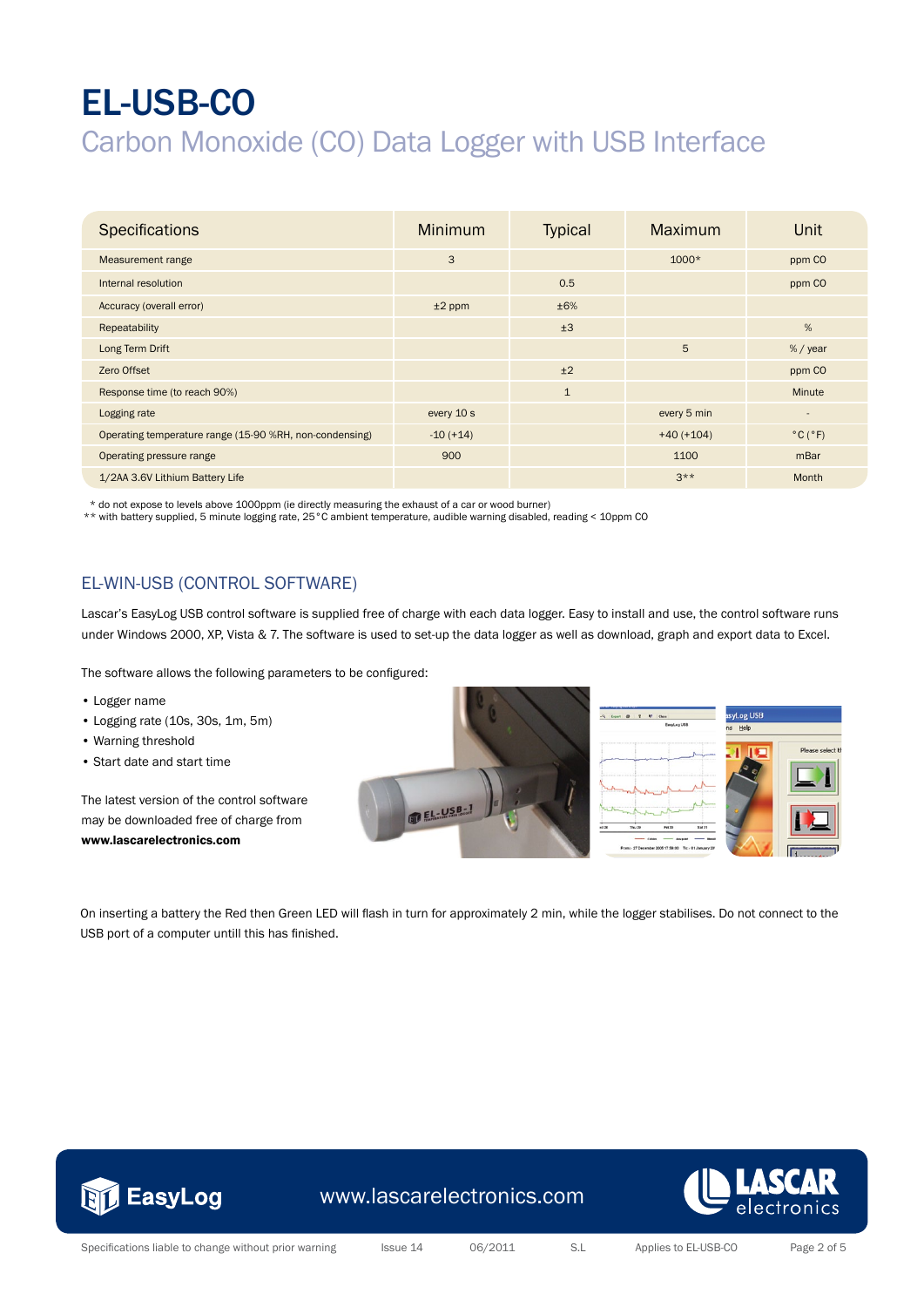#### LED FLASHING MODES

EL-USB-CO features a red and a green LED.

By default hold is disabled. In this mode the red LED will no longer continue to flash after the logged reading has returned to normal from an alarm condition.

Hold can be turned on via the control software. In this mode the red LED that indicates an alarm condition will continue to flash, even after the logged reading has returned to normal. This feature ensures that the user is notified that an alarm level has been exceeded, without the need to download the data from the logger.

The LEDs on an EL-USB-CO will flash in one of the following ways, assuming hold of the warning threshold has been turned off in the EL-WIN-USB control software:



#### AUDIBLE WARNING

The audible warning will sound once per second when the warning threshold has been exceeded. To disable the warning, remove the cap from the data logger.

The audible warning will sound once every 60 seconds when there is a low battery condition. This indicates that the battery must be replaced.



www.lascarelectronics.com



Specifications liable to change without prior warning Issue 14 06/2011 S.L Applies to EL-USB-CO Page 3 of 5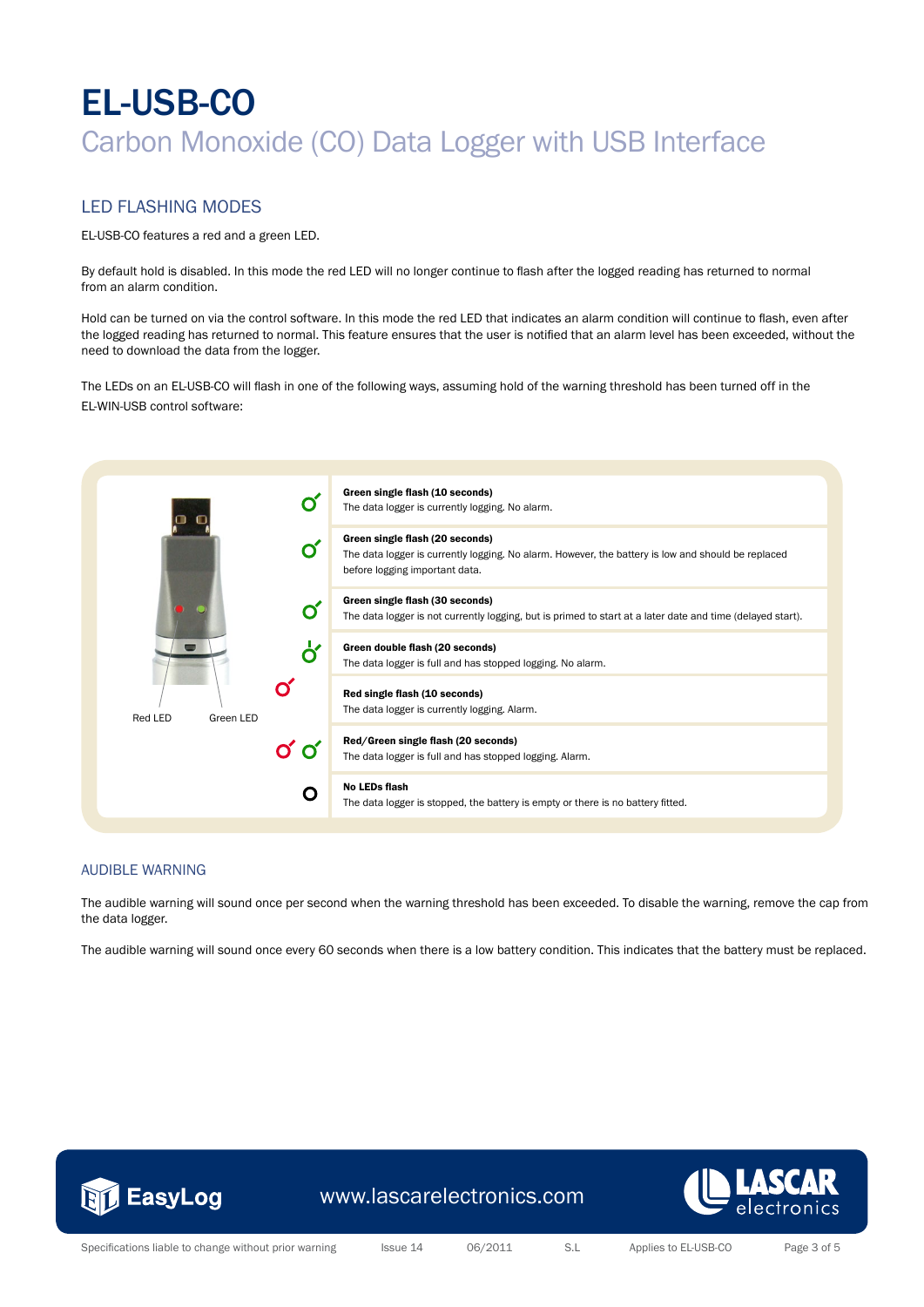### DIMENSIONS

All dimensions in mm (inches)



### BATTERY REPLACEMENT

We recommend that you replace the battery every 3 months, or prior to logging critical data.

The EL-USB-CO does not lose its stored readings when the battery is discharged or when the battery is replaced; however, the data logging process will be stopped and cannot be re-started until the battery has been replaced and the logged data has been downloaded to a PC.

Only use 3.6V 1/2AA lithium batteries. Check with your supplier that the battery you are ordering is 'press fit' and is not fitted with solder tags. Before replacing the battery, remove the EL-USB-CO from the PC.

#### Note:

Leaving the EL-USB-CO plugged into the USB port for longer than necessary will cause some of the battery capacity to be lost.

#### WARNING

Handle lithium batteries carefully, observe warnings on battery casing. Dispose of in accordance with local regulations.



www.lascarelectronics.com